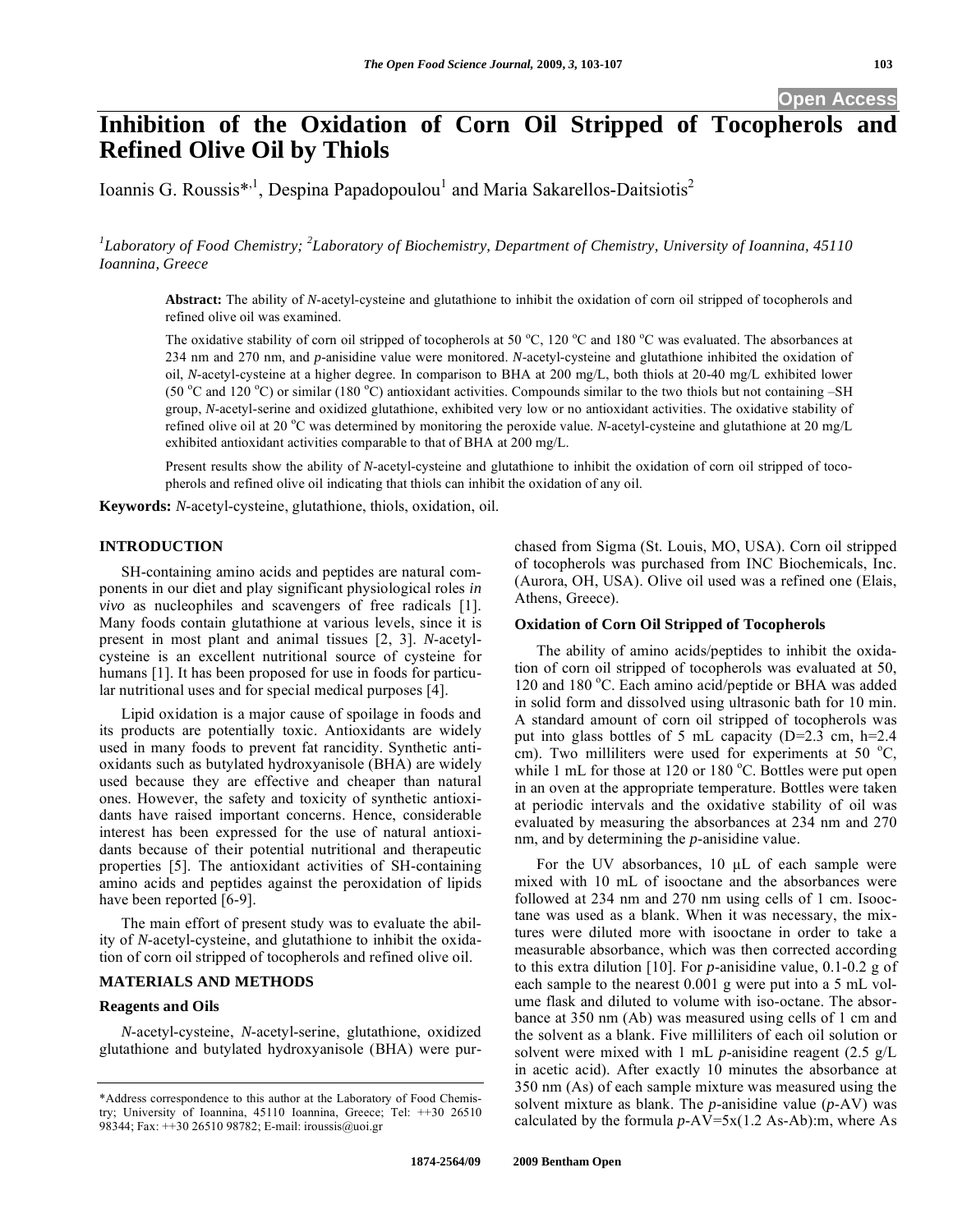is the absorbance of oil solution after reaction with *p*-anisidine reagent, Ab is the absorbance of the solution of the oil, m is the mass, in gr, of the test portion [10]. In all cases, the absorbance was measured using a Jenway 6505 UV/Vis spectrophotometer (Jenway, Dunmow, England).

#### **Oxidation of Refined Olive Oil**

The ability of *N*-acetyl-cysteine and glutathione to inhibit the oxidation of refined olive oil was evaluated at 20  $^{\circ}$ C. Each thiol or BHA was added in solid form and dissolved using ultrasonic bath for 10 min. Thirty mL of refined olive oil were put in glass bottles of 30 mL capacity (D=2.5 cm, h=6 cm). Bottles were stored open at  $20^{\circ}$ C. Bottles were taken at periodic intervals and the oxidative stability of olive oil was evaluated by determining the peroxide value (PV).

For peroxide value determination, a known weight of sample (about 2 g) was weighed into a flask with cup, and air oxygen was removed using nitrogen gas. The sample was dissolved in 10 mL chloroform; 15 mL acetic acid and 1 mL saturated solution of potassium iodine (KI) were added, and mixed for 1 min. The mixture was left in the dark at room temperature for 5 min. Then, distilled water (75 mL) was added and the mixture shaken vigorously. Freshly prepared starch solution (1 %, 1 mL) was added and the resulting solution titrated with 0.002 N solution sodium thiosulphate  $(Na_2S_2O_3)$  until the colour became clear. A blank containing no sample was also prepared. The peroxide value was calculated using the formula  $PV=[1000x(Vs-Vb)xN]/W$ , where Vs and Vb is the volume of  $Na<sub>2</sub>S<sub>2</sub>O<sub>3</sub>$  used for titration of sample and blank respectively, N is the normality of  $Na<sub>2</sub>S<sub>2</sub>O<sub>3</sub>$  and W is the amount of sample (g). PV is expressed as milliequivalents (meq) of active oxygen per kg of sample [7, 10].

#### **Statistical Analysis**

Each experiment was repeated three times, and results reported here are the means of the three runs. The one way analysis of variance (ANOVA), using the Duncan test at a level of significance *p*<0.05 was used for the statistical analysis (SPSS 11.5).

# **RESULTS AND DISCUSSION**

The antioxidant activities of *N*-acetyl-cysteine, *N*-acetylserine, glutathione and oxidized glutathione were evaluated in tocopherol free corn oil at 50,  $120$  and 180 °C. Moreover, BHA was used for comparison. Both primary and secondary oxidation products were followed. Conjugated dienes (A234 nm), conjugated trienes (A270 nm), and high-molecularweight carbonyl compounds (*p*-anisidine value) were measured.

The antioxidant activity of N-acetyl-cysteine and glutathione at 50  $^{\circ}$ C is presented in Table 1. The absorbance at 234 nm and *p*-anisidine value are presented, while the absorbance at 270 nm was not changed. Both thiols inhibited the increase of the absorbance at 234 nm and *p*-anisidine value during oil storage for up to 14 days. *N*-acetyl-cysteine ap-

| <b>Sample</b>          | 0 days               | 2 days            | 4 days                               | 7 days               | 10 days         | 12 days            | 14 days            |  |  |
|------------------------|----------------------|-------------------|--------------------------------------|----------------------|-----------------|--------------------|--------------------|--|--|
| $A234$ nm              |                      |                   |                                      |                      |                 |                    |                    |  |  |
| Control                | $0.298^{\text{a}}$   | $0.376^a$         | $0.501^{\circ}$                      | $0.836^{\circ}$      | $1.320^a$       | $2.017^{\circ}$    | $2.776^{a}$        |  |  |
|                        | ± 0.020              | ± 0.021           | ± 0.019                              | ± 0.028              | ± 0.038         | ± 0.023            | ± 0.032            |  |  |
| BHA, 200 mg/L          | $0.298^{\rm a}$      | $0.326^{\rm b}$   | $0.355^{\circ}$                      | $0.489$ <sup>d</sup> | $0.638^d$       | $0.839^{d}$        | $0.948^d$          |  |  |
|                        | $\pm 0.019$          | $\pm 0.029$       | $\pm 0.036$                          | $\pm 0.004$          | $\pm 0.045$     | $\pm 0.012$        | $\pm 0.015$        |  |  |
| NAC, 20 mg/L           | $0.295^{\text{a}}$   | $0.307^{\rm b}$   | 0.350 <sup>c</sup>                   | $0.532$ <sup>c</sup> | $0.773^{\circ}$ | 0.999 <sup>c</sup> | 1.194 <sup>c</sup> |  |  |
|                        | $\pm 0.011$          | $\pm 0.015$       | $\pm 0.016$                          | $\pm 0.040$          | $\pm 0.056$     | $\pm 0.030$        | $\pm 0.041$        |  |  |
| GSH, $20 \text{ mg/L}$ | $0.298$ <sup>a</sup> | $0.339^{b}$       | $0.437^{\rm b}$                      | $0.695^{\rm b}$      | $1.134^{b}$     | $1.777^{\rm b}$    | $2.251^b$          |  |  |
|                        | $\pm 0.013$          | $\pm 0.041$       | $\pm 0.033$                          | $\pm 0.021$          | $\pm 0.044$     | $\pm 0.008$        | $\pm 0.049$        |  |  |
|                        |                      |                   |                                      | $p$ -anisidine value |                 |                    |                    |  |  |
| Control                | $11.0^a$             | 11.7 <sup>a</sup> | $12.1^a$                             | $13.1^a$             | $16.4^{\circ}$  | $21.5^{\circ}$     | $34.0^{\circ}$     |  |  |
|                        | $\pm 0.0$            | $\pm 0.3$         | $\pm 0.1$                            | $\pm 0.6$            | $\pm 0.9$       | ±1.6               | ± 4.2              |  |  |
| BHA, 200 mg/L          | 11.0 <sup>a</sup>    | $11.2^b$          | $11.5^{\rm b}$                       | 11.7 <sup>b</sup>    | $12.0^\circ$    | $12.6^d$           | $13.7^d$           |  |  |
|                        | $\pm 0.0$            | $\pm 0.2$         | $\pm 0.1$                            | $\pm 0.2$            | $\pm\,0.2$      | $\pm 0.2$          | $\pm 0.8$          |  |  |
| $NAC$ , 20 mg/L        | 11.0 <sup>a</sup>    | $11.2^b$          | $11.5^{\rm b}$                       | 12.0 <sup>b</sup>    | $13.6^{b}$      | $15.7^\circ$       | $19.7^\circ$       |  |  |
|                        | $\pm 0.0$            | $\pm 0.2$         | $\pm 0.2$                            | $\pm 0.5$            | $\pm 0.6$       | $\pm 1.0$          | ± 2.4              |  |  |
| GSH, $20 \text{ mg/L}$ | 11.0 <sup>a</sup>    | $11.3^{b}$        | $11.8^{\scriptscriptstyle{\rm a,b}}$ | $12.9^{a,b}$         | $15.5^{a,b}$    | $19.6^{b}$         | $28.3^b$           |  |  |
|                        | $\pm 0.0$            | $\pm$ 0.2         | $\pm 0.1$                            | $\pm 0.6$            | ± 1.3           | ± 1.5              | $\pm$ 1.8          |  |  |

**Table 1. Inhibition of the Oxidation of Corn Oil Stripped of Tocopherols - A234 nm and** *p***-Anisidine Value - by** *N***-Acetyl-Cysteine**  and Glutathione During Storage at 50 °C

Means are given with their standard deviation.

a, b, c, d: Means of each index in every column without common superscript differ significantly at *p*<0.05.

BHA=Butylated hydroxyanisole; NAC=*N*-acetyl-cysteine; GSH=Glutathione.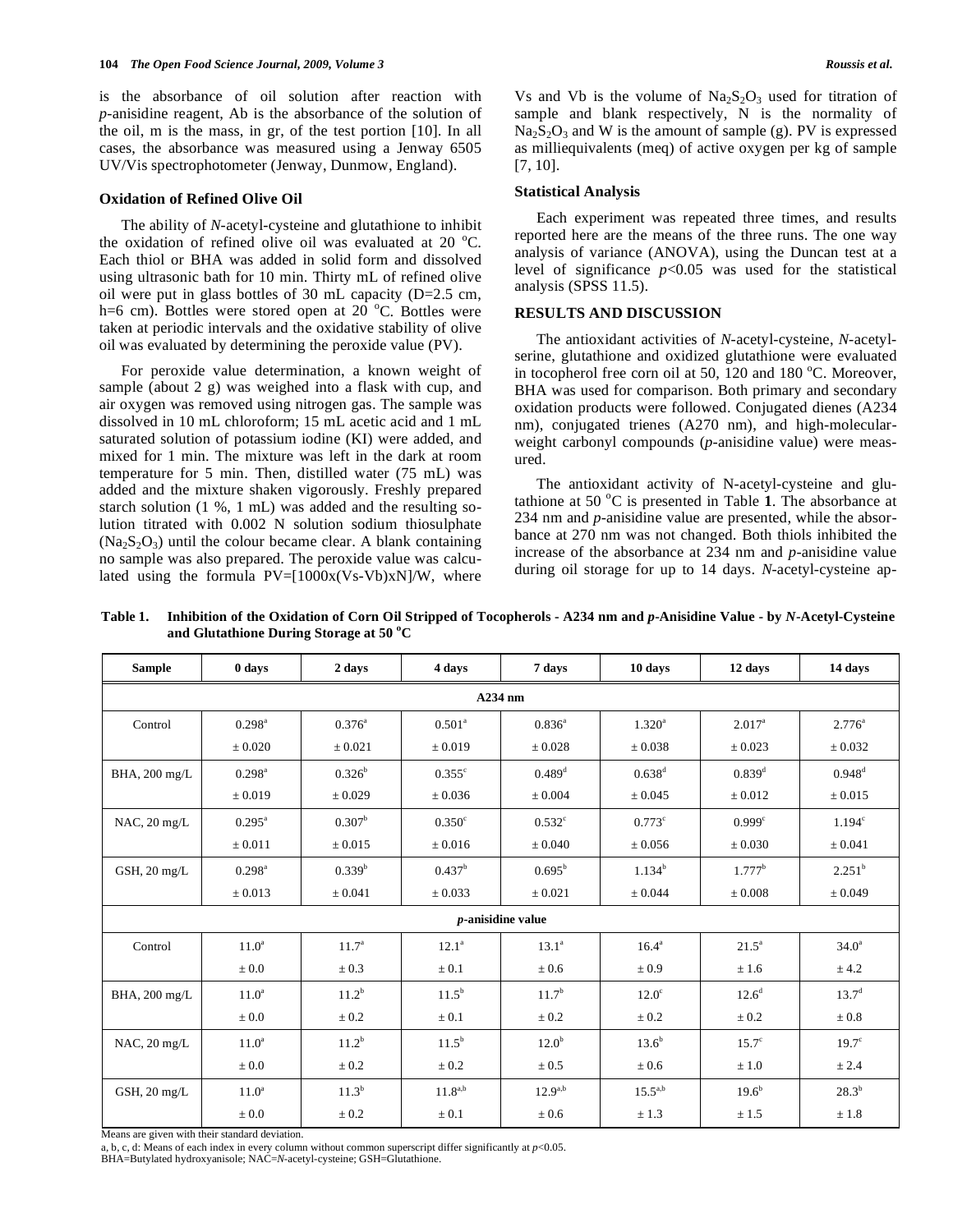peared to be more effective that glutathione. At t=12 or 14 days, samples containing 20 mg/L *N*-acetyl-cysteine exhibited absorbances at 234 nm less than 50 % of those of the control samples. However, both thiols, each at 20 mg/L, were less effective than BHA at 200 mg/L. The ability of *N*acetyl-serine and oxidized glutathione, each at 20 mg/L, to inhibit oil oxidation at 50  $\degree$ C was also evaluated at 0, 7 and 14 days. However, both of them were inactive, since they did not affect A234 nm and *p*-anisidine values of samples (data not shown).

The antioxidant activity of *N*-acetyl-cysteine and glutathione at 120 °C is presented in Table 2. The absorbances at 234 nm and 270 nm, and *p*-anisidine value are presented. Both thiols inhibited the increase of all three oxidation indexes during oil storage for up to 12 hours. *N*-acetyl-cysteine appeared to be more effective than glutathione. However,

both thiols, each at 30 mg/L, were less effective than BHA at 200 mg/L. The ability of *N*-acetyl-serine and oxidized glutathione, each at 30 mg/L, to inhibit oil oxidation at 120 °C was also evaluated at 0, 3 and 6 hours. Both of them exhibited some antioxidant activity, since all three oxidation indexes were statistically lower than those of control. However, the decrease of three indexes in comparison to those of control was usually less than 10 % with a maximum of 20 %. Their antioxidant abilities were much lower than those of Nacetyl-cysteine and glutathione (data not shown).

The antioxidant activity of *N*-acetyl-cysteine and glutathione at 180 °C is presented in Table 3. The absorbances at 234 nm and 270 nm are presented. Both thiols inhibited the increase of these two oxidation indexes during oil storage for up to 120 minutes. *N*-acetyl-cysteine appeared to be more effective than glutathione, while their action was dose

**Table 2. Inhibition of The Oxidation of Corn Oil Stripped of Tocopherols - A234 nm, A270 nm and** *p***-Anisidine Value - by** *N***-**Acetyl-Cysteine and Glutathione During Storage at 120 °C

| <b>Sample</b> | 0 <sub>h</sub>       | 1.5 <sub>h</sub>     | 3 <sub>h</sub>    | 4.5 <sub>h</sub>     | 6 h                  | 7.5 <sub>h</sub>     | 9h                   | 10.5 <sub>h</sub>    | 12 <sub>h</sub>      |
|---------------|----------------------|----------------------|-------------------|----------------------|----------------------|----------------------|----------------------|----------------------|----------------------|
| $A234$ nm     |                      |                      |                   |                      |                      |                      |                      |                      |                      |
| Control       | $0.224$ <sup>a</sup> | $1.041$ <sup>a</sup> | $1.515^a$         | $1.925^{\circ}$      | $2.263^{\circ}$      | $2.507^{\circ}$      | $2.950^a$            | $3.375^a$            | $3.579^{a}$          |
|               | $\pm 0.021$          | $\pm 0.080$          | $\pm 0.063$       | $\pm$ 0.107          | $\pm 0.064$          | $\pm 0.080$          | $\pm 0.041$          | ± 0.142              | $\pm\,0.182$         |
| BHA, 200 mg/L | $0.224^{a}$          | $0.638^{\rm d}$      | $0.873^d$         | $1.247^{\rm d}$      | $1.571$ <sup>d</sup> | $1.727$ <sup>d</sup> | $1.876$ <sup>c</sup> | 2.086 <sup>c</sup>   | $2.371$ <sup>d</sup> |
|               | $\pm 0.021$          | $\pm 0.044$          | $\pm 0.084$       | $\pm 0.104$          | $\pm 0.020$          | $\pm 0.018$          | $\pm 0.051$          | $\pm 0.053$          | ± 0.118              |
| NAC, 30 mg/L  | $0.223^a$            | $0.711^{\circ}$      | $1.173^{\circ}$   | $1.394^c$            | $1.655^{\circ}$      | $1.815^{\circ}$      | $1.925^{\circ}$      | $2.111$ <sup>c</sup> | $2.588^c$            |
|               | ± 0.020              | ± 0.054              | ± 0.090           | ± 0.121              | ± 0.070              | $\pm 0.027$          | ± 0.041              | $\pm 0.083$          | ± 0.136              |
| GSH, 30 mg/L  | $0.222^a$            | $0.855^{\rm b}$      | $1.331^{b}$       | $1.575^{\rm b}$      | $1.828^{b}$          | $2.019^{b}$          | $2.247^b$            | 2.609 <sup>b</sup>   | $3.095^{b}$          |
|               | $\pm 0.022$          | $\pm 0.064$          | $\pm 0.080$       | ± 0.149              | $\pm 0.042$          | $\pm 0.021$          | $\pm 0.079$          | ± 0.106              | ± 0.195              |
|               |                      |                      |                   | A270 nm              |                      |                      |                      |                      |                      |
| Control       | $0.091$ <sup>a</sup> | $0.180^a$            | $0.223^a$         | $0.307$ <sup>a</sup> | $0.364^a$            | $0.380^a$            | $0.441$ <sup>a</sup> | $0.542^a$            | $0.682$ <sup>a</sup> |
|               | $\pm 0.001$          | $\pm 0.005$          | ± 0.004           | $\pm 0.004$          | $\pm 0.016$          | $\pm 0.015$          | ± 0.017              | $\pm 0.012$          | $\pm 0.031$          |
| BHA ,200 mg/L | $0.091$ <sup>a</sup> | $0.144^{\circ}$      | $0.184^c$         | 0.204 <sup>c</sup>   | 0.250 <sup>c</sup>   | $0.298$ <sup>c</sup> | $0.321$ <sup>d</sup> | $0.353^d$            | 0.418 <sup>c</sup>   |
|               | $\pm 0.001$          | $\pm 0.014$          | $\pm 0.009$       | $\pm 0.008$          | $\pm 0.004$          | $\pm 0.005$          | $\pm 0.007$          | ± 0.012              | $\pm 0.007$          |
| NAC, 30 mg/L  | $0.091$ <sup>a</sup> | $0.154^{\circ}$      | $0.190^{\circ}$   | $0.221$ <sup>c</sup> | $0.270^{\circ}$      | $0.307^{\circ}$      | $0.341$ <sup>c</sup> | $0.383$ <sup>c</sup> | $0.436^{\circ}$      |
|               | $\pm 0.001$          | $\pm 0.006$          | $\pm 0.004$       | $\pm 0.004$          | $\pm 0.018$          | $\pm 0.006$          | $\pm 0.005$          | $\pm 0.008$          | $\pm 0.012$          |
| GSH, 30 mg/L  | $0.092^{\text{a}}$   | $0.164^b$            | $0.210^{b}$       | 0.249 <sup>b</sup>   | $0.302^b$            | 0.321 <sup>b</sup>   | $0.379^{\rm b}$      | $0.416^b$            | $0.595^{\rm b}$      |
|               | $\pm 0.001$          | $\pm 0.009$          | $\pm 0.004$       | $\pm 0.009$          | $\pm 0.003$          | $\pm 0.004$          | $\pm 0.001$          | $\pm 0.006$          | $\pm 0.010$          |
|               |                      |                      |                   | $p$ -anisidine value |                      |                      |                      |                      |                      |
| Control       | 9.8 <sup>a</sup>     | 50.8 <sup>a</sup>    | 86.7 <sup>a</sup> | $146.0^{\circ}$      | $184.9^{\circ}$      | $222.9^{\circ}$      | $247.0^{\circ}$      | $323.3^{a}$          | 349.1 <sup>a</sup>   |
|               | $\pm 0.0$            | ± 4.4                | $\pm\,2.8$        | $\pm 8.0$            | ± 4.7                | $\pm$ 4.1            | ± 9.2                | ± 12.4               | $\pm$ 6.7            |
| BHA, 200 mg/L | 9.8 <sup>a</sup>     | $21.8^{d}$           | $36.5^{\rm d}$    | $84.7^{\rm d}$       | $134.3^{\circ}$      | $161.0^{\rm d}$      | $190.1^\circ$        | $236.4^d$            | $250.0^{\rm d}$      |
|               | $\pm 0.0$            | ± 2.1                | $\pm 0.9$         | ± 4.3                | ± 1.5                | ± 3.4                | $\pm\,4.1$           | $\pm$ 4.8            | $\pm 8.0$            |
| NAC, 30 mg/L  | 9.8 <sup>a</sup>     | $32.6^\circ$         | $60.7^\circ$      | $107.8$ c            | $163.0^{b}$          | $193.5^\circ$        | $202.2^{b}$          | $256.2^{\circ}$      | $272.0^{\circ}$      |
|               | $\pm 0.0$            | ± 4.1                | $\pm~1.8$         | $\pm 6.0$            | ± 6.2                | ± 10.0               | ± 6.9                | ± 7.9                | $\pm 6.0$            |
| GSH, 30 mg/L  | 9.8 <sup>a</sup>     | $42.2^{b}$           | 71.7 <sup>b</sup> | $120.3^{b}$          | $169.3^{b}$          | $204.5^{b}$          | $214.2^{b}$          | $302.4^{b}$          | $314.2^{b}$          |
|               | $\pm 0.0$            | ± 5.3                | ± 4.2             | ± 5.3                | ± 4.7                | $\pm$ 10.9           | ± 14.0               | $\pm$ 7.5            | ± 8.4                |

Means are given with their standard deviation.

a, b, c, d: Means of each index in every column without common superscript differ significantly at *p*<0.05.

BHA=Butylated hydroxyanisole; NAC=*N*-acetyl-cysteine; GSH=Glutathione.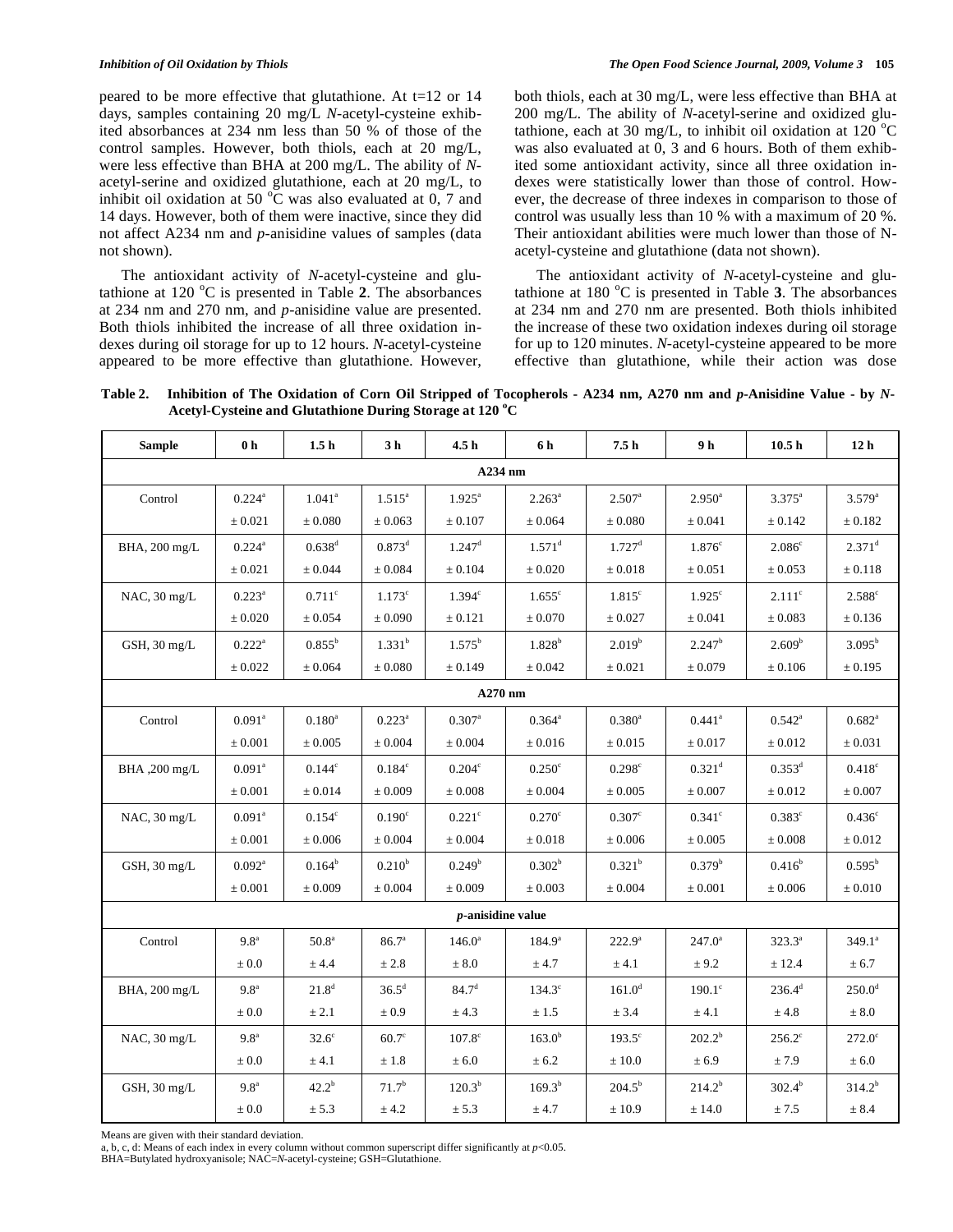| Table 3. Inhibition of the Oxidation of Corn Oil Stripped of Tocopherols - A234 nm and A270 nm - by N-Acetyl-Cysteine During |
|------------------------------------------------------------------------------------------------------------------------------|
| Storage at 180 °C                                                                                                            |

| <b>Sample</b>    | $0 \text{ min}$ | <b>30 min</b>        | $60$ min             | $120$ min            |  |  |  |  |  |
|------------------|-----------------|----------------------|----------------------|----------------------|--|--|--|--|--|
| 234 nm           |                 |                      |                      |                      |  |  |  |  |  |
| Control          | $0.418^{\rm a}$ | $1.520^{\circ}$      | $1.772^a$            | $2.490^a$            |  |  |  |  |  |
|                  | $\pm\,0.003$    | $\pm 0.037$          | $\pm 0.020$          | $\pm\,0.008$         |  |  |  |  |  |
| BHA, 200 mg/L    | $0.414^{a}$     | $0.801^{\circ}$      | $1.057$ <sup>c</sup> | $2.005^b$            |  |  |  |  |  |
|                  | $\pm$ 0.006     | $\pm\,0.020$         | $\pm\,0.004$         | $\pm 0.049$          |  |  |  |  |  |
| NAC, 20 mg/L     | $0.415^{\rm a}$ | 0.930 <sup>b</sup>   | $1.144^{b}$          | 1.897c               |  |  |  |  |  |
|                  | $\pm 0.004$     | $\pm\,0.011$         | $\pm\,0.019$         | $\pm 0.019$          |  |  |  |  |  |
| NAC, 40 mg/L     | $0.418^{a}$     | $0.827$ <sup>c</sup> | 1.002 <sup>d</sup>   | $1.443^d$            |  |  |  |  |  |
|                  | $\pm 0.002$     | $\pm\,0.040$         | $\pm\,0.060$         | $\pm 0.009$          |  |  |  |  |  |
| 270 nm           |                 |                      |                      |                      |  |  |  |  |  |
| Control          | $0.129^{a}$     | $0.365^{\rm a}$      | $0.461$ <sup>a</sup> | $0.534^{a}$          |  |  |  |  |  |
|                  | $\pm\,0.002$    | $\pm\,0.008$         | $\pm\,0.017$         | $\pm\,0.007$         |  |  |  |  |  |
| BHA, 200 mg/L    | $0.129^{a}$     | $0.238^{b}$          | $0.289^{b}$          | $0.376^{\rm b}$      |  |  |  |  |  |
|                  | $\pm\,0.001$    | $\pm\,0.019$         | $\pm\,0.002$         | $\pm\,0.014$         |  |  |  |  |  |
| NAC, 20 mg/L     | $0.127^{\rm a}$ | $0.223^{b,c}$        | $0.299^{b}$          | $0.366^{\rm b}$      |  |  |  |  |  |
|                  | $\pm\,0.001$    | $\pm\,0.004$         | $\pm\,0.014$         | $\pm\,0.020$         |  |  |  |  |  |
| NAC, 40 mg/L     | $0.127^{a}$     | 0.216 <sup>c</sup>   | $0.261$ c            | $0.342$ <sup>c</sup> |  |  |  |  |  |
|                  | $\pm\,0.000$    | $\pm\,0.003$         | $\pm 0.021$          | $\pm\,0.023$         |  |  |  |  |  |
|                  |                 | 234 nm               |                      |                      |  |  |  |  |  |
| Control          | $0.418^{a*}$    | $1.520^{\circ}$      | $1.772^a$            | $2.490^{\rm a}$      |  |  |  |  |  |
|                  | $\pm 0.003$     | $\pm 0.037$          | $\pm 0.020$          | $\pm\,0.008$         |  |  |  |  |  |
| BHA, 200 mg/L    | $0.414^a$       | 0.801 <sup>d</sup>   | $1.057^{\rm d}$      | $2.005^b$            |  |  |  |  |  |
|                  | $\pm\,0.006$    | $\pm\,0.020$         | $\pm\,0.004$         | $\pm\,0.049$         |  |  |  |  |  |
| GSH, 20 mg/L     | $0.417^{\circ}$ | 1.030 <sup>b</sup>   | $1.465^{\rm b}$      | 2.041 <sup>b</sup>   |  |  |  |  |  |
|                  | $\pm\,0.003$    | $\pm\,0.050$         | $\pm\,0.033$         | $\pm\,0.022$         |  |  |  |  |  |
| GSH, 40 mg/L     | $0.416^{a}$     | $0.948$ c            | $1.323$ <sup>c</sup> | $1.838^{\circ}$      |  |  |  |  |  |
|                  | $\pm\,0.006$    | $\pm\,0.051$         | $\pm\,0.047$         | $\pm\,0.032$         |  |  |  |  |  |
|                  |                 | 270 nm               |                      |                      |  |  |  |  |  |
| $\mbox{Control}$ | $0.129^{\rm a}$ | $0.365^{\rm a}$      | $0.461^a$            | $0.534^{a}$          |  |  |  |  |  |
|                  | $\pm\,0.002$    | $\pm\,0.008$         | $\pm\,0.017$         | $\pm\,0.007$         |  |  |  |  |  |
| BHA, 200 mg/L    | $0.129^{a}$     | $0.238^{c,d}$        | $0.289 ^{\rm d}$     | $0.376$ c            |  |  |  |  |  |
|                  | $\pm\,0.001$    | $\pm\,0.019$         | $\pm\,0.002$         | $\pm\,0.014$         |  |  |  |  |  |
| GSH, 20 mg/L     | $0.130^{\rm a}$ | $0.284^{b,c}$        | $0.347^{\rm b}$      | $0.424^{b}$          |  |  |  |  |  |
|                  | $\pm\,0.001$    | $\pm\,0.009$         | $\pm\,0.016$         | $\pm\,0.002$         |  |  |  |  |  |
| GSH, 40 mg/L     | $0.130^{\rm a}$ | $0.251^\circ$        | $0.317$ <sup>c</sup> | $0.365^{\circ}$      |  |  |  |  |  |
|                  | $\pm\,0.002$    | $\pm\,0.033$         | $\pm\,0.011$         | $\pm\,0.008$         |  |  |  |  |  |

Means are given with their standard deviation. a, b, c, d: Means of each index in every tetrad and column without common superscript differ significantly at *p*<0.05.

BHA=Butylated hydroxyanisole; NAC=*N*-acetyl-cysteine; GSH=Glutathione.